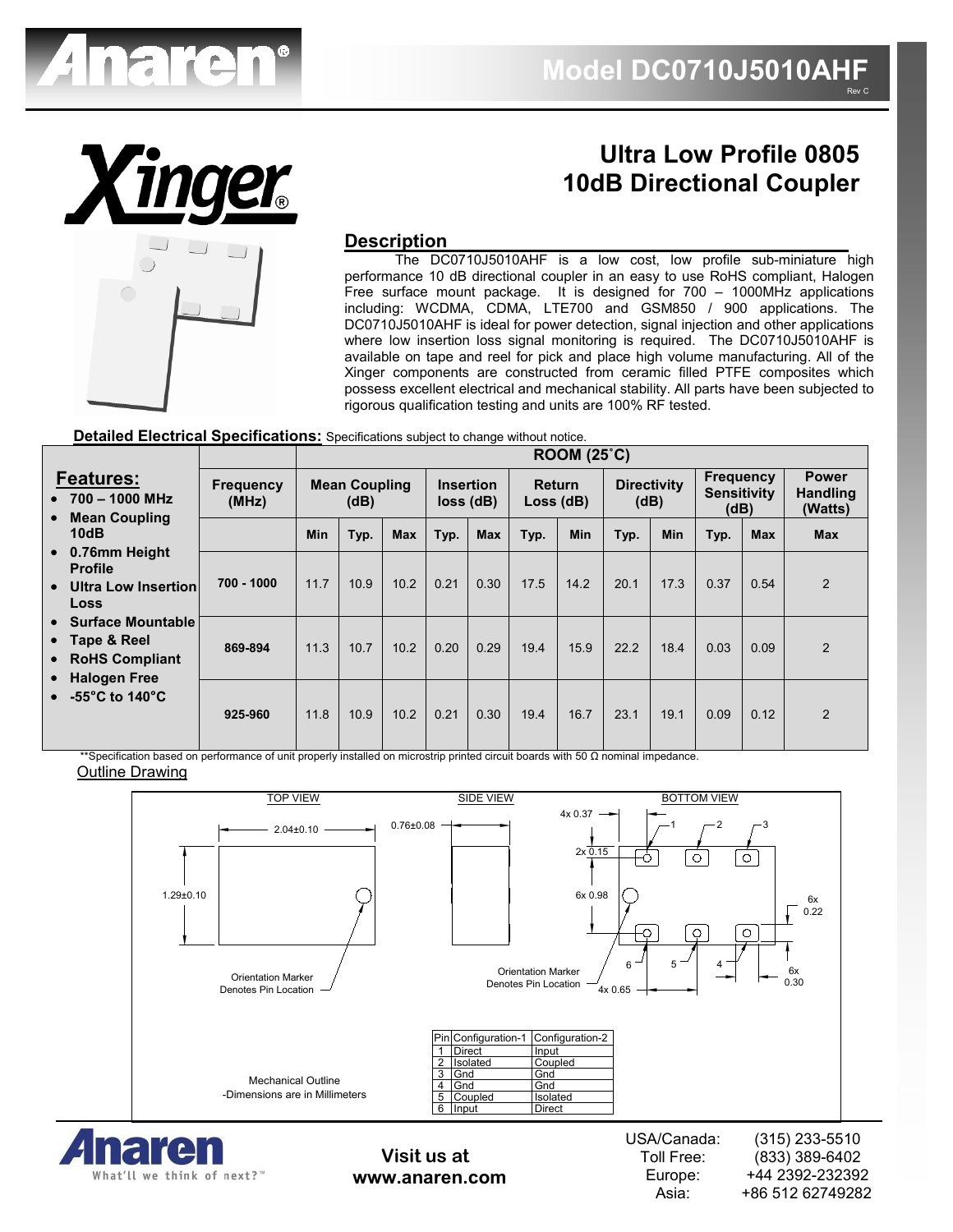

# **Typical Performance: 700 MHz. to 1000 MHz (Configuration 1)**





**Visit us at www.anaren.com**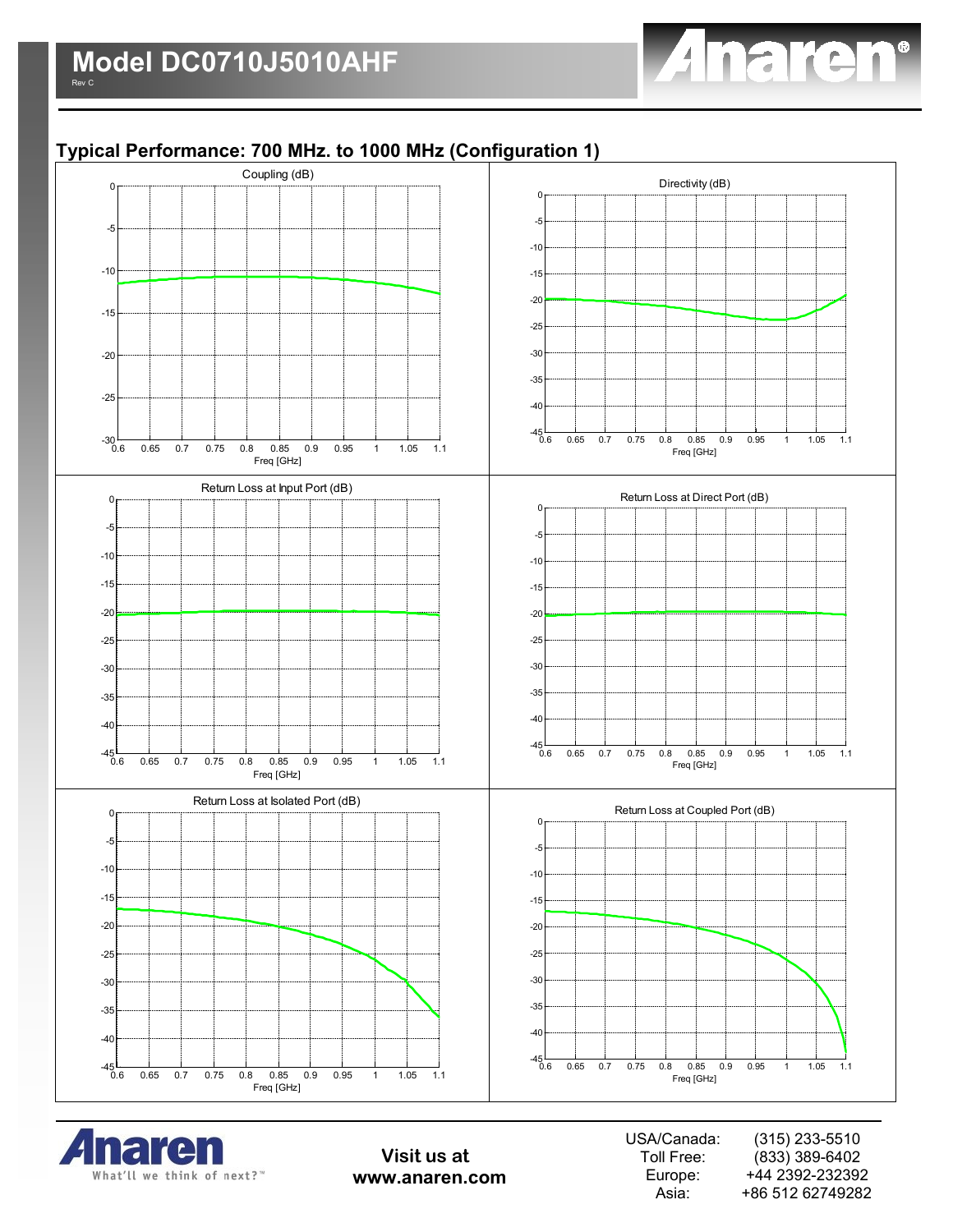





**Visit us at www.anaren.com**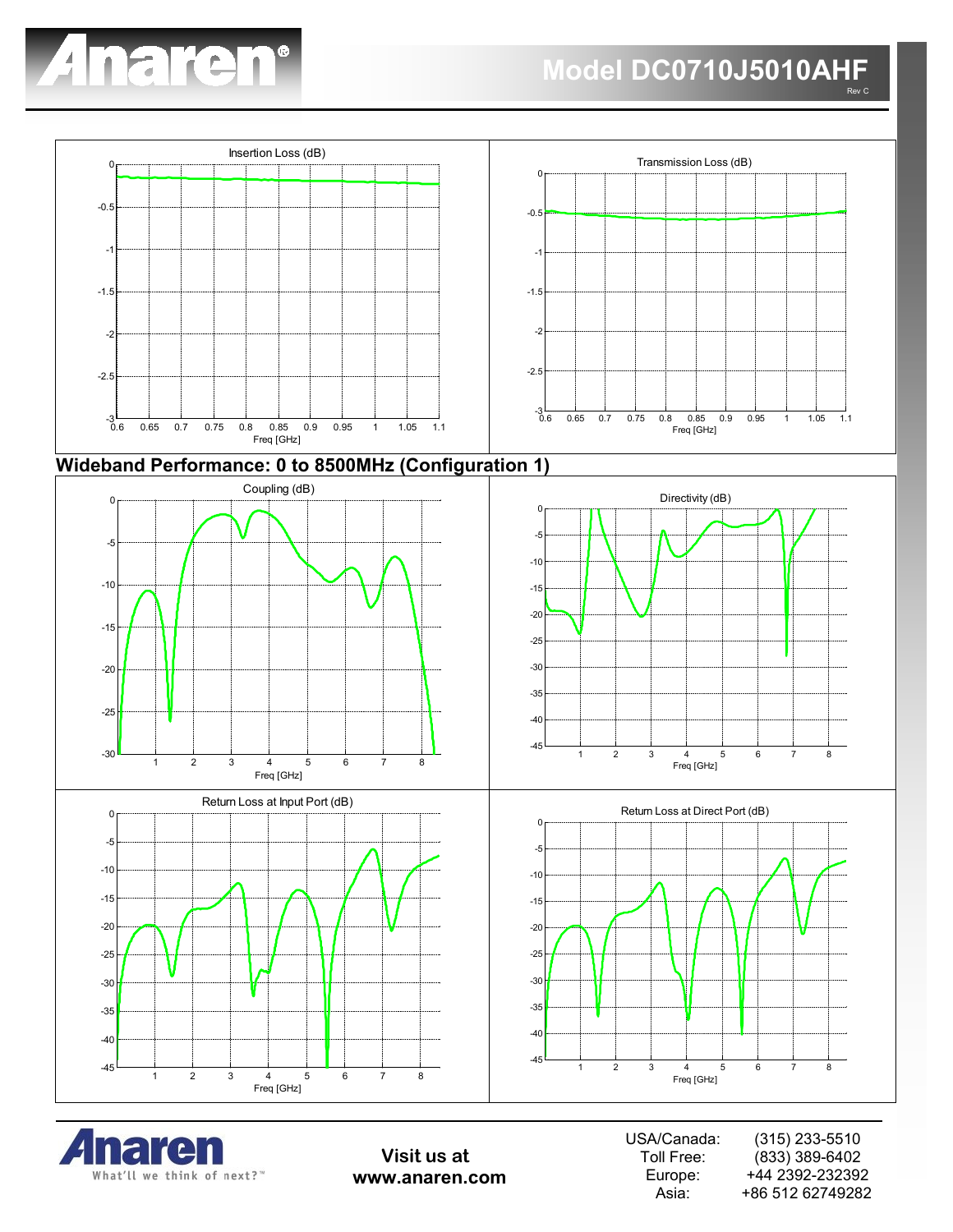





**Visit us at www.anaren.com**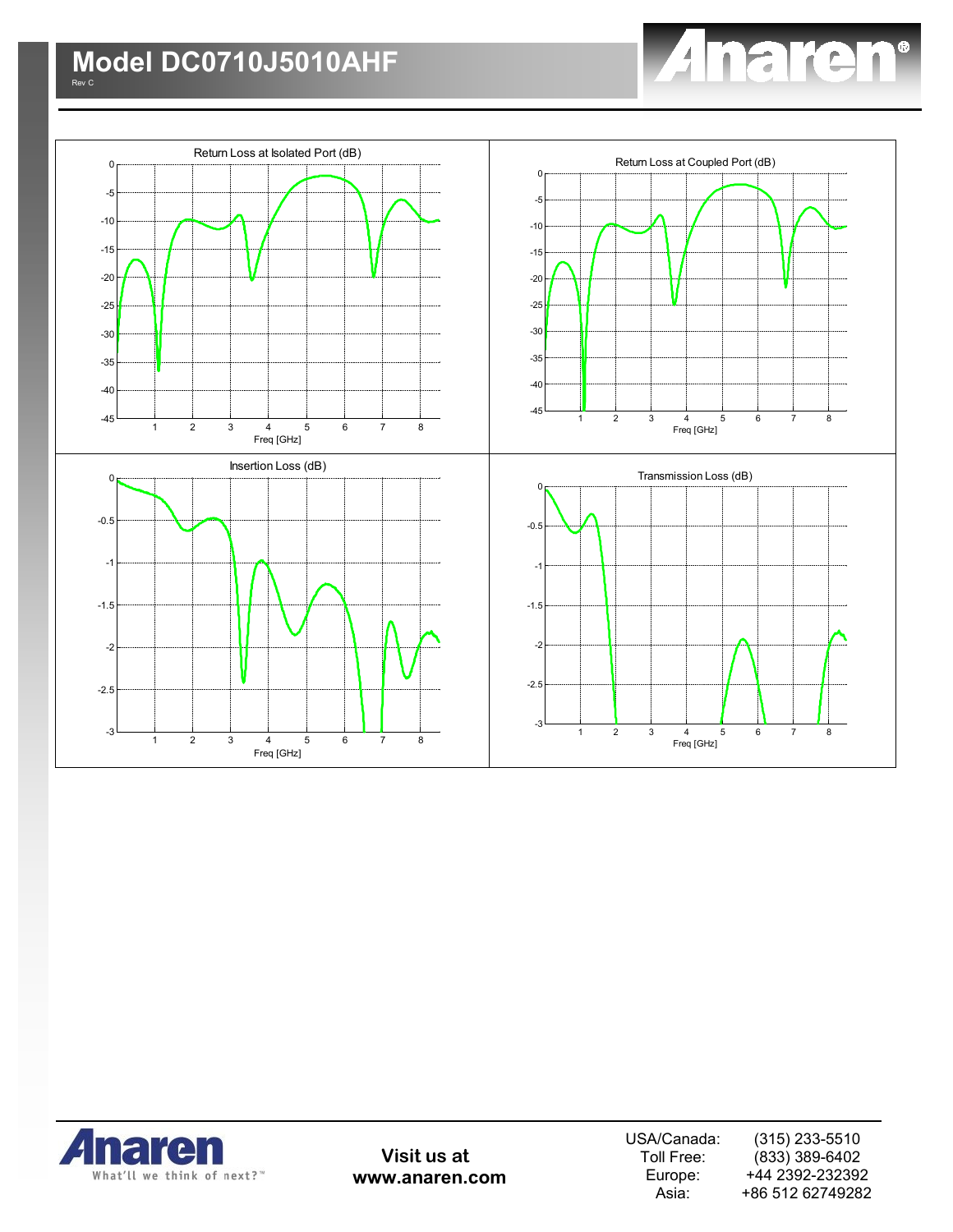

### **Definition of Measured Specifications**

| <b>Parameter</b>                       | <b>Definition</b>                                                                                                                                                                                                                                    | <b>Mathematical</b><br>Representation<br>for Pin Configuration 1                                                     | <b>Mathematical</b><br>Representation<br>for Pin Configuration 2                                                     |
|----------------------------------------|------------------------------------------------------------------------------------------------------------------------------------------------------------------------------------------------------------------------------------------------------|----------------------------------------------------------------------------------------------------------------------|----------------------------------------------------------------------------------------------------------------------|
| <b>Return Loss</b>                     | The impedance match of<br>the coupler to a $50\Omega$<br>system. Return Loss is an<br>alternate<br>means<br>to<br>express VSWR.                                                                                                                      | Return Loss (dB)=<br>$20\log_{10}( S_{ii} )$ $i=1,2,3,4$                                                             | Return Loss (dB)=<br>$20\log_{10}( S_{ii} )$ $i=1,2,3,4$                                                             |
| <b>Mean Coupling</b>                   | At a given frequency $(\omega_n)$ ,<br>coupling is the input power<br>divided by the power at<br>the coupled port. Mean<br>coupling is the average<br>value of the coupling<br>values in the band. N is<br>the number of frequencies<br>in the band. | Coupling $(dB)$ =<br>$C = 20 \log_{10}  S_{34} $<br>Mean Coupling $(dB)$ =<br>$\frac{\sum_{n=1}^{N} C(\omega_n)}{N}$ | Coupling $(dB) =$<br>$C = 20 \log_{10}  S_{21} $<br>Mean Coupling $(dB)$ =<br>$\frac{\sum_{n=1}^{N} C(\omega_n)}{N}$ |
| <b>Insertion Loss</b>                  | The input power divided<br>by the sum of the power at<br>the two output ports.                                                                                                                                                                       | $10\log_{10}( S_{14} ^2 +  S_{34} ^2)$                                                                               | $10\log_{10}( S_{41} ^2 +  S_{21} ^2)$                                                                               |
| Transmission<br><b>Loss</b>            | The input power divided<br>by the power at the direct<br>port.                                                                                                                                                                                       | $20\log_{10}( S_{14} )$                                                                                              | $20\log_{10}( S_{41} )$                                                                                              |
| <b>Directivity</b>                     | The power at the isolated<br>port divided by the power<br>at the coupled port.                                                                                                                                                                       | $20\log_{10}(\frac{S_{24}}{S_{24}})$                                                                                 | $20\log_{10}\left(\frac{S_{31}}{S_{21}}\right)$                                                                      |
| <b>Frequency</b><br><b>Sensitivity</b> | decibel<br>difference<br>The<br>between the maximum in<br>band coupling value and<br>minimum<br>the<br>in.<br>band<br>coupling value.                                                                                                                | (Max Coupling (dB) - Min<br>Coupling (dB))/2                                                                         | (Max Coupling (dB) - Min<br>Coupling (dB))/2                                                                         |

**\***100% RF test is performed on configuration 1 where port 1 is connected to pin1, port 2 is connected to pin 2, port 3 is connected to pin 5 and port 4 is connected to pin 6**.** 



**Visit us at www.anaren.com**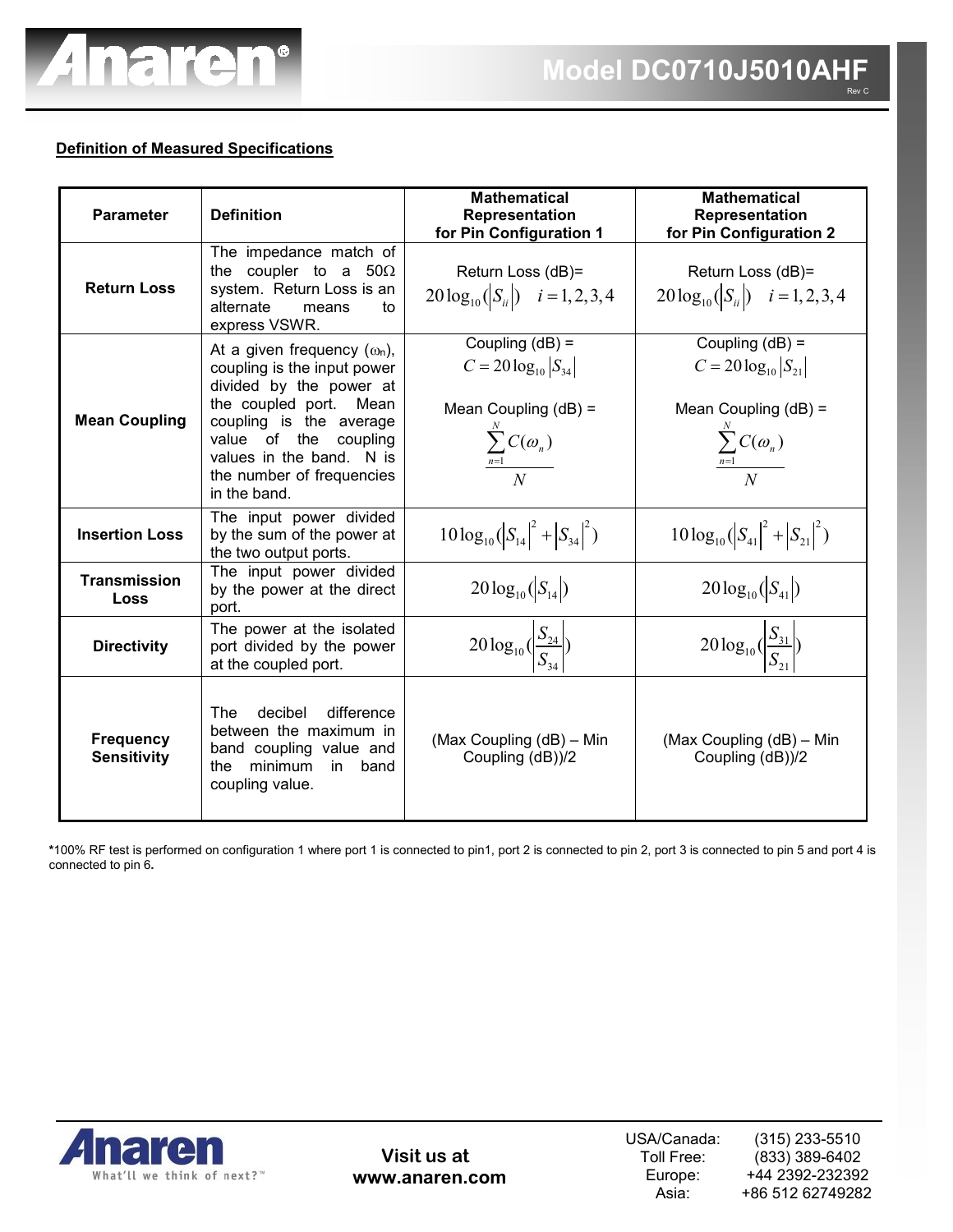

### **Mounting Configuration:**

In order for Xinger surface mount components to work optimally, the proper impedance transmission lines must be used to connect to the RF ports. If this condition is not satisfied, insertion loss, Isolation and VSWR may not meet published specifications.

All of the Xinger components are constructed from organic PTFE based composites which possess excellent electrical and mechanical stability. Xinger components are compliant to a variety of ROHS and Green standards and ready for Pb-free soldering processes. Pads are Gold plated with a Nickel barrier.

An example of the PCB footprint used in the testing of these parts is shown below. In specific designs, the transmission line widths need to be adjusted to the unique dielectric coefficients and thicknesses as well as varying pick and place equipment tolerances.



Mounting Footprint Dimensions are in Millimeters



**Visit us at www.anaren.com**